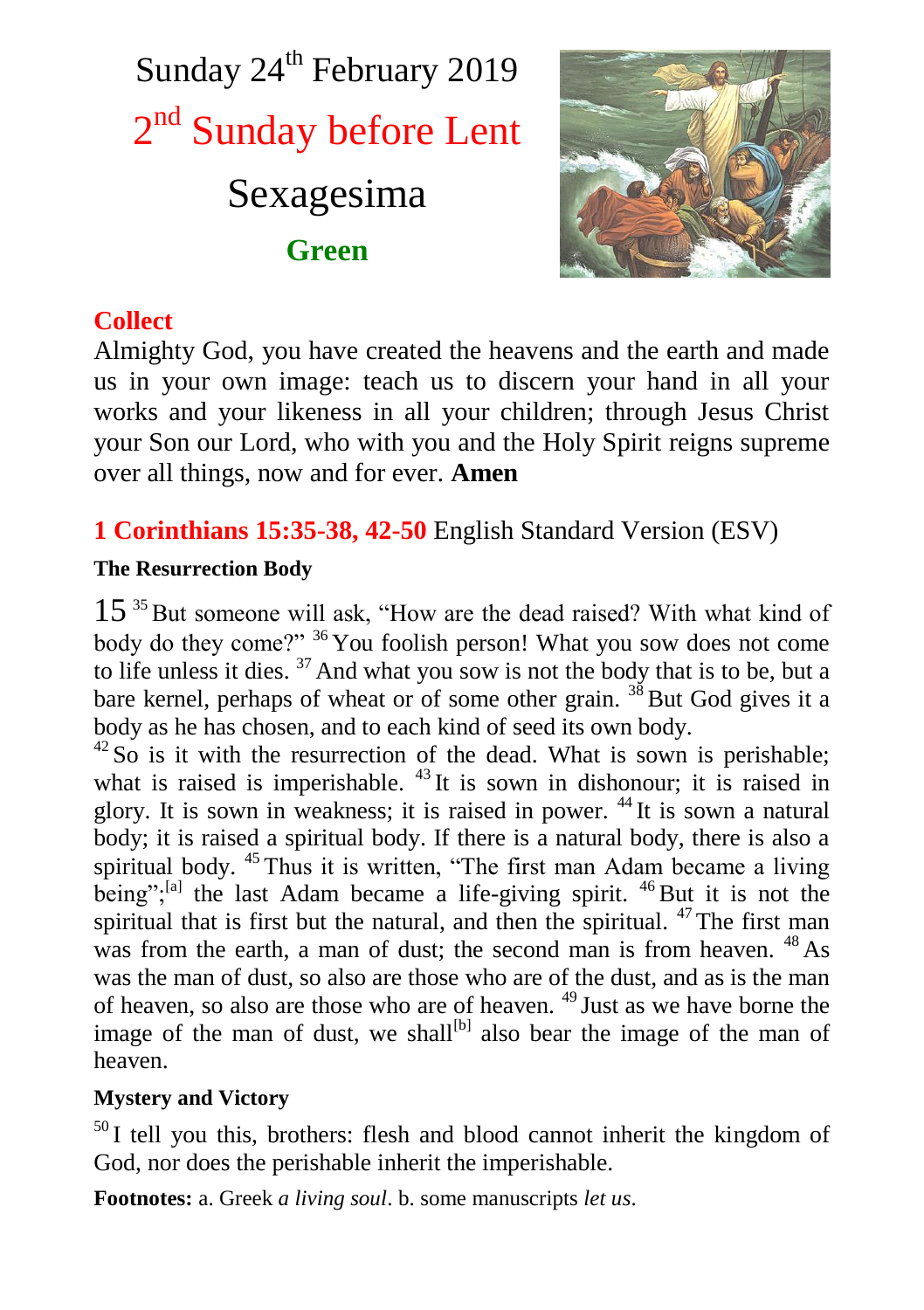**COMMENT:** Corinth was an important and wealthy city on the isthmus (narrow strip of land) separating Northern and Southern Greece. The Apostle Paul spent eighteen months there on one of his Missionary Journeys and established a church there. Acts 18 gives us considerable detail about Paul's work in Corinth during that time. Paul is writing this letter in response to a report about problems in the Corinthian church (1:11). In this letter, he provides apostolic guidance for dealing with those problems. One of the issues at Corinth was the rejection that the dead were raised – being influence by Greek philosophy they argued that the soul leaves the body. Paul uses the analogy of nature, that a grain of wheat must perish, but in so doing gives rise to new life in a new body. That whist our present bodies (subject to decay and are wearing away) cannot inherit the Kingdom of God, we will be clothed with a spiritual body. Just as a seed withers in the ground giving way to a new plant, our bodies decay, but give way to being re-housed as it were. This is well illustrated by the reply a retired American President gave to someone who enquired about his health; "John Quincy Adams himself is quite well, quite well, but the house in which he lives at present is becoming a little dilapidated. Time and seasons have nearly destroyed it. The old tenement is becoming almost uninhabitable. I think John Quincy Adams will have to move out of this house soon and get a better. But he himself is quite well, quite well." John Quincy Adams (1767-1848) 6th President of the USA.

# **Luke 8:22-25** English Standard Version (ESV)

#### **Jesus Calms a Storm**

 $^{22}$  One day he got into a boat with his disciples, and he said to them, "Let us go across to the other side of the lake." So they set out, <sup>23</sup> and as they sailed he fell asleep. And a windstorm came down on the lake, and they were filling with water and were in danger.  $24$  And they went and woke him, saying, "Master, Master, we are perishing!" And he awoke and rebuked the wind and the raging waves, and they ceased, and there was a calm. <sup>25</sup> He said to them, "Where is your faith?" And they were afraid, and they marvelled, saying to one another, "Who then is this, that he commands even winds and water, and they obey him?"

**COMMENT:** This miracle story is one in the Gospels which is referred to as a 'nature story'. It reveals the scriptural view that creation is not just an act in the past but a continuing involvement of God in the World. The main thrust of the story is that of faith – even though things may get rough – we need to exercise faith in the goodness of God – that he will see us through in the end.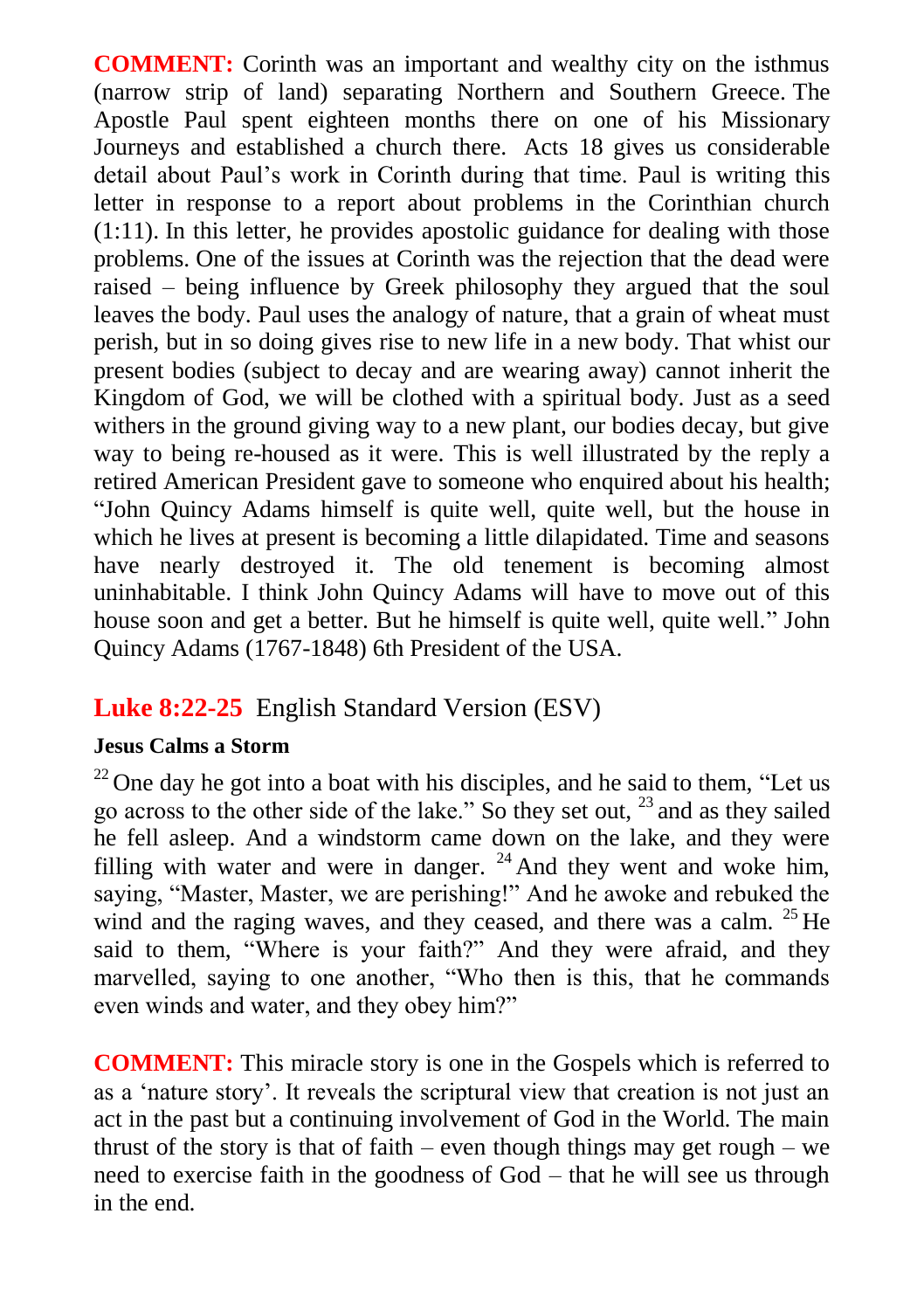### **Psalm 65** *Te decet hymnus* Grail Psalter

# R **To you our praise is due in Zion, O God.**

*<sup>1</sup> For the Choirmaster. A Psalm of David. A Song.* <sup>2</sup> To you our praise is due in Zion, O God. To you we pay our vows,  $3$  you who hear our prayer. R

To you all flesh will come <sup>4</sup> with its burden of sin. Too heavy for us, our offenses, but you wipe them away.  $\mathbf{R}$ 

<sup>5</sup> Blessed is he whom you choose and call to dwell in your courts. We are filled with the blessings of your house, of your holy temple.  $\mathbb{R}^7$ 

 $6$  You keep your pledge with wonders. O God our saviour, the hope of all the earth and of far distant isles.  $\mathbf{R}^{\prime}$ 

 $\frac{7}{7}$  You uphold the mountains with your strength, you are girded with power.  $8$  You still the roaring of the seas, (the roaring of their waves,) and the tumult of the peoples.  $\mathbb{R}^7$ 

 $9<sup>9</sup>$  The ends of the earth stand in awe at the sight of your wonders. The lands of sunrise and sunset you fill with your joy.  $\mathbb{R}^7$ 

 $10$  You care for the earth, give it water, you fill it with riches. Your river in heaven brims over to provide its grain.  $\mathbf{R}$ <sup>*z*</sup>

And thus you provide for the earth;  $11$  you drench its furrows; you level it, soften it with showers; you bless its growth.  $\mathbb{R}^7$